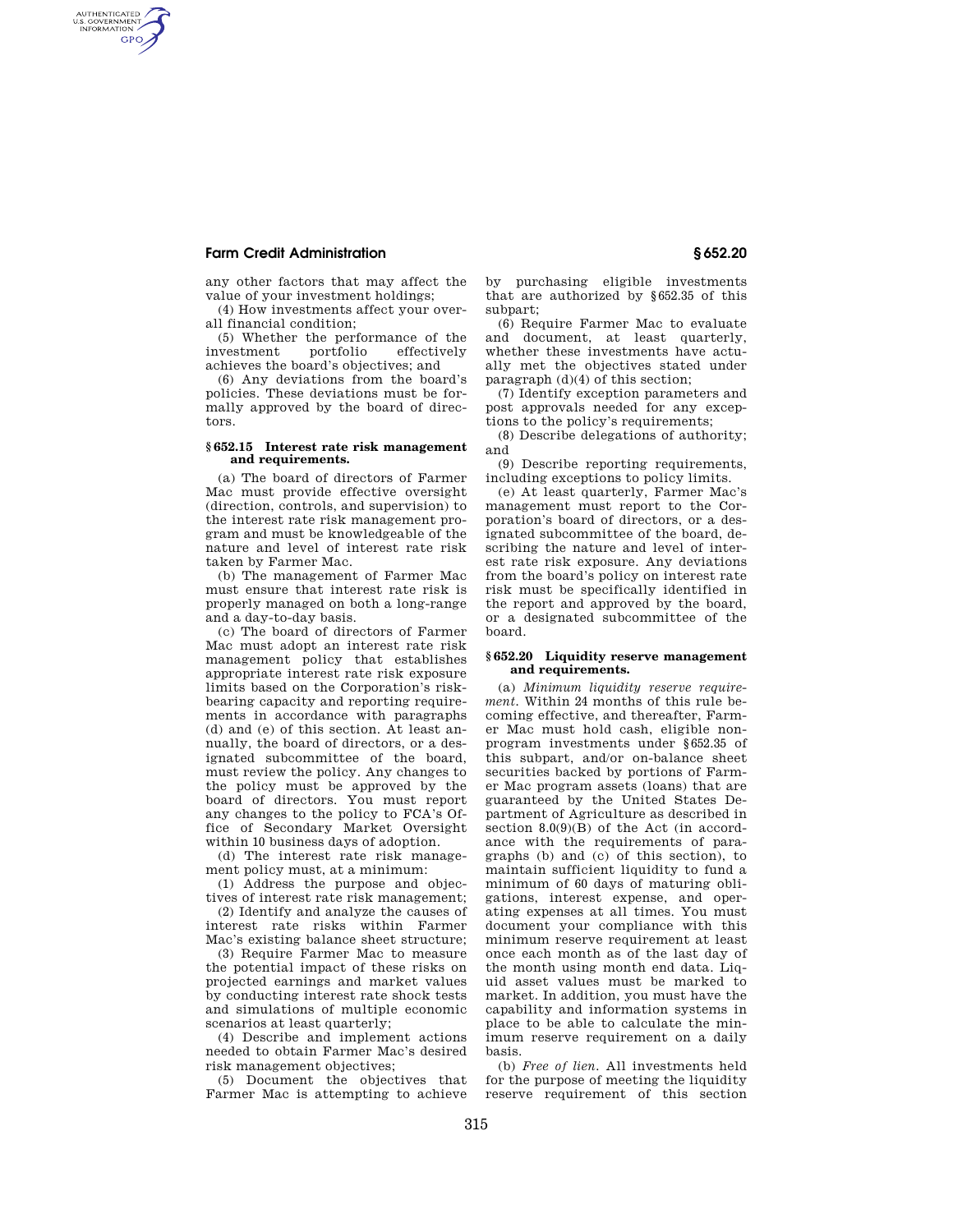**§ 652.20 12 CFR Ch. VI (1–1–10 Edition)** 

must be free of liens or other encumbrances.

(c) *Discounts.* The amount that may be counted to meet the minimum liquidity reserve requirement is as follows:

(1) For cash and overnight investments, multiply the cash and investments by 100 percent;

(2) For money market instruments with maturities of 5 business days or less, multiply the instruments by 97 percent of market value;

(3) For money market instruments with maturities greater than 5 business days and floating rate debt and preferred stock securities, multiply the instruments and securities by 95 percent of market value;

(4) For diversified investment funds, multiply the individual securities in the funds by the discounts that would apply to the securities if held separately;

(5) For fixed rate debt and preferred stock securities, multiply the securities by 90 percent of market value;

(6) For securities backed by Farmer Mac program assets (loans) guaranteed by the United States Department of Agriculture as described in section  $8.0(9)(B)$  of the Act, multiply the securities by 75 percent; and

(7) We reserve the authority to modify or determine the appropriate discount for any investment used to meet the minimum liquidity reserve requirement if the otherwise applicable discount does not accurately reflect the liquidity of that investment or if the investment does not fit wholly within one of the specified investment categories. In making any modification or determination, we will consider the liquidity of the investment as well as any other relevant factors. We will provide notice of at least 20 business days before any modified discounts will take effect.

(d) *Liquidity reserve policy—board responsibilities.* Farmer Mac's board of directors must adopt a liquidity reserve policy. The board must also ensure that management uses adequate internal controls to ensure compliance with the liquidity reserve policy standards, limitations, and reporting requirements established pursuant to this paragraph and to paragraphs (e), (f), and (g) of this section. At least annually, the board of directors or a designated subcommittee of the board must review and validate the liquidity policy's adequacy. The board of directors must approve any changes to the policy. You must provide a copy of the revised policy to FCA's Office of Secondary Market Oversight within 10 business days of adoption.

(e) *Liquidity reserve policy—content.*  Your liquidity reserve policy must contain at a minimum the following:

(1) The purpose and objectives of liquidity reserves;

(2) A listing of specific assets, debt, and arrangements that can be used to meet liquidity objectives;

(3) Diversification requirements of your liquidity reserve portfolio;

(4) Maturity limits and credit quality standards for non-program investments used to meet the minimum liquidity reserve requirement of paragraph (a) of this section;

(5) The minimum and target (or optimum) amounts of liquidity that the board believes are appropriate for Farmer Mac;

(6) The maximum amount of non-program investments that can be held for meeting Farmer Mac's liquidity needs, as expressed as a percentage of program assets and program obligations;

(7) Exception parameters and post approvals needed;

(8) Delegations of authority; and

(9) Reporting requirements.

(f) *Liquidity reserve reporting—periodic reporting requirements.* At least quarterly, Farmer Mac's management must report to the Corporation's board of directors or a designated subcommittee of the board describing, at a minimum, liquidity reserve compliance with the Corporation's policy and this section. Any deviations from the board's liquidity reserve policy (other than requirements specified in §652.20(e)(5)) must be specifically identified in the report and approved by the board of directors.

(g) *Liquidity reserve reporting—special reporting requirements.* Farmer Mac's management must immediately report to its board of directors any noncompliance with board policy requirements that are specified in  $§652.20(e)(5)$ . Farmer Mac must report, in writing, to FCA's Office of Secondary Market